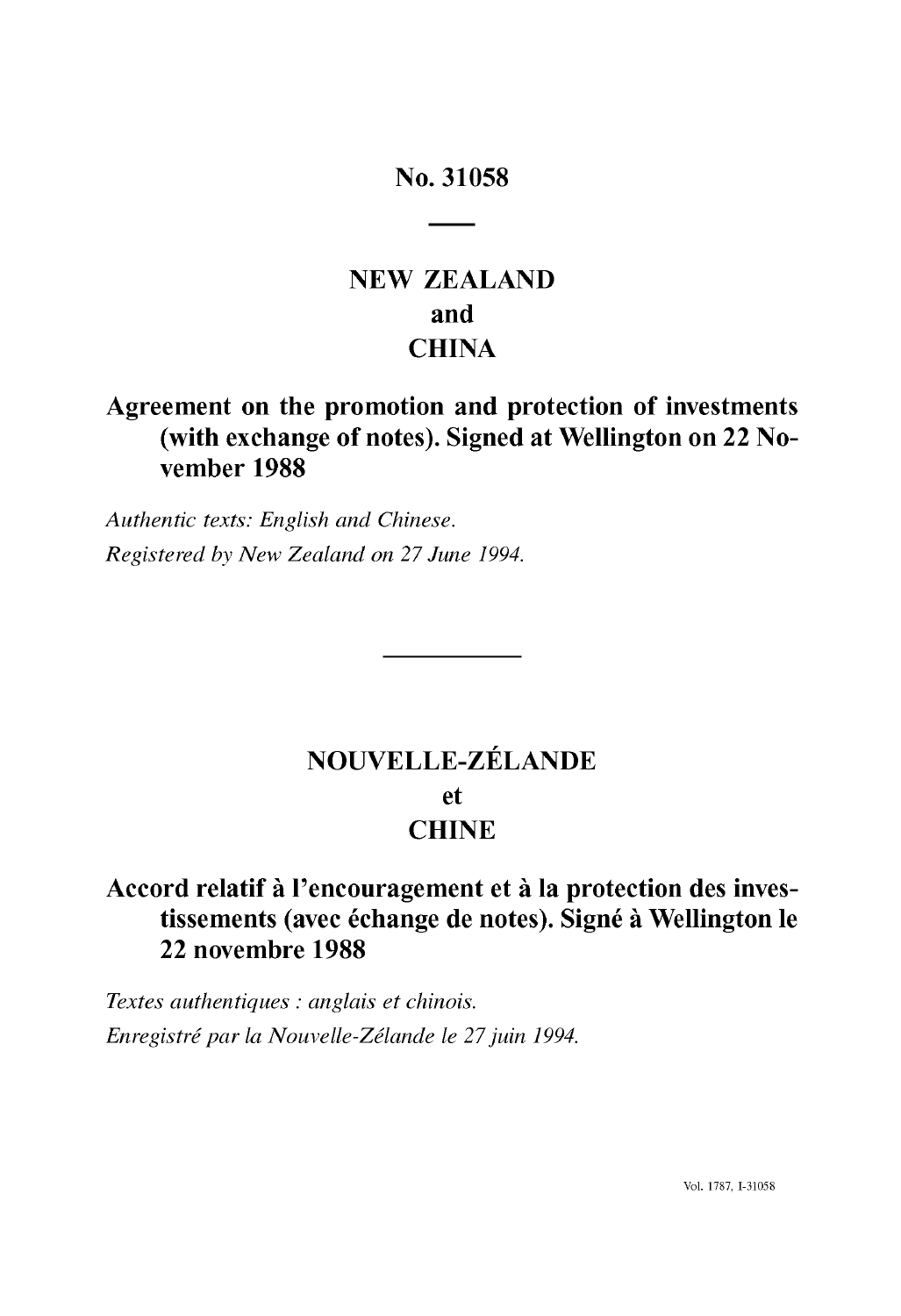# **AGREEMENT! BETWEEN THE GOVERNMENT OF NEW ZEA-LAND AND THE GOVERNMENT OF THE PEOPLE'S REPUB-LIC OF CHINA ON THE PROMOTION AND PROTECTION OF INVESTMENTS**

The Government of New Zealand and the Government of the People's Republic of China (each hereinafter referred to as a "Contracting Party");

DESIRING to create favourable conditions for greater economic cooperation between them and in particular for investments by nationals and companies of one Contracting Party in the territory of the other Contracting Party based on the principles of equality, non-discrimination and mutual benefit;

RECOGNISING that the encouragement and reciprocal protection of such investments will be conducive to stimulating business initiative and increasing economic prosperity in both States;

<sup>&</sup>lt;sup>1</sup> Came into force on 25 March 1989, i.e., the thirtieth day from the date of the last of the notifications by which the Contracting Parties had informed each other of the completion of the required internal procedures, in accordance with article 17 (1).

Vol. 1787, 1-31058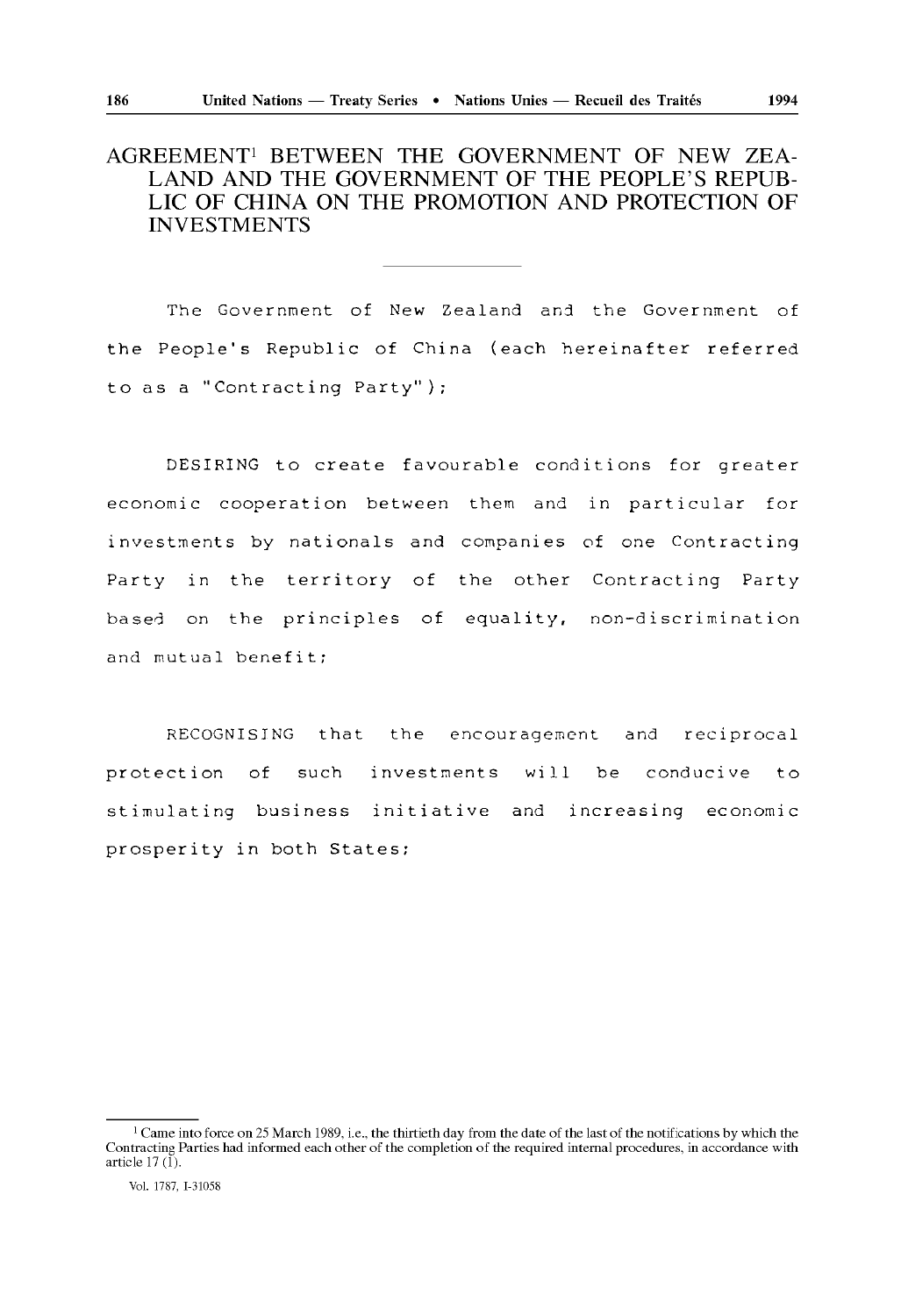HAVE AGREED AS FOLLOWS:

## Article 1

# Definitions

For the purposes of this Agreement:

(1) The term "investments" means all kinds of assets which have been invested in accordance with the laws of the Contracting Party receiving them including though not exclusively any:

- (a) movable and immovable property and other property rights such as mortgage, usufruct, lien or pledge;
- (b) share, stock, debenture and similar interests in companies;
- ( c) title or claim to money or to any contract having a financial value;
- (d) copyright, industrial property rights (such as patents for inventions, trade marks, industrial design), know-how, technical processes, trade names and goodwill; and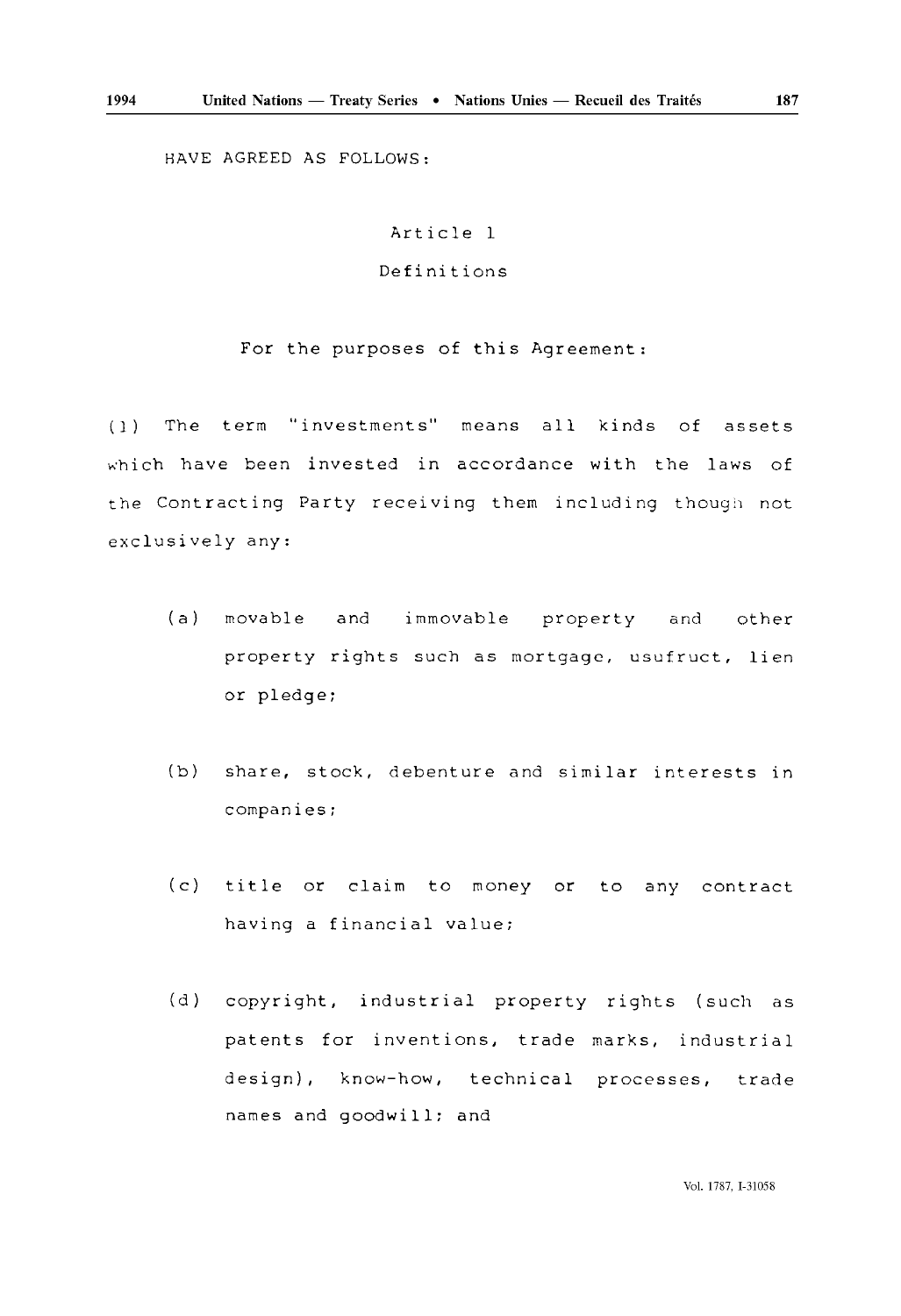(e) business concessions conferred by law or under contract including any concession to search for, cultivate, extract or exploit natural resources.

(2) The term "returns" ircludes monetary returns yielded by an investment including any profit, interest, capital gain, dividend, royalty or fee.

(3) The term "national" means:

- (a) in respect of the People's Republic of China, a person who is a Chinese citizen in accordance with the laws of the People's Republic of China;
- (b) in respect of New Zealand, a person who is a New Zealand citizen in accordance with the laws of New Zealand.
- (4) The term "company" means:
	- (a) in respect of the People's Republic of China, any company, economic entity or other juridical person incorporated or constituted in its territory in accordance with its laws;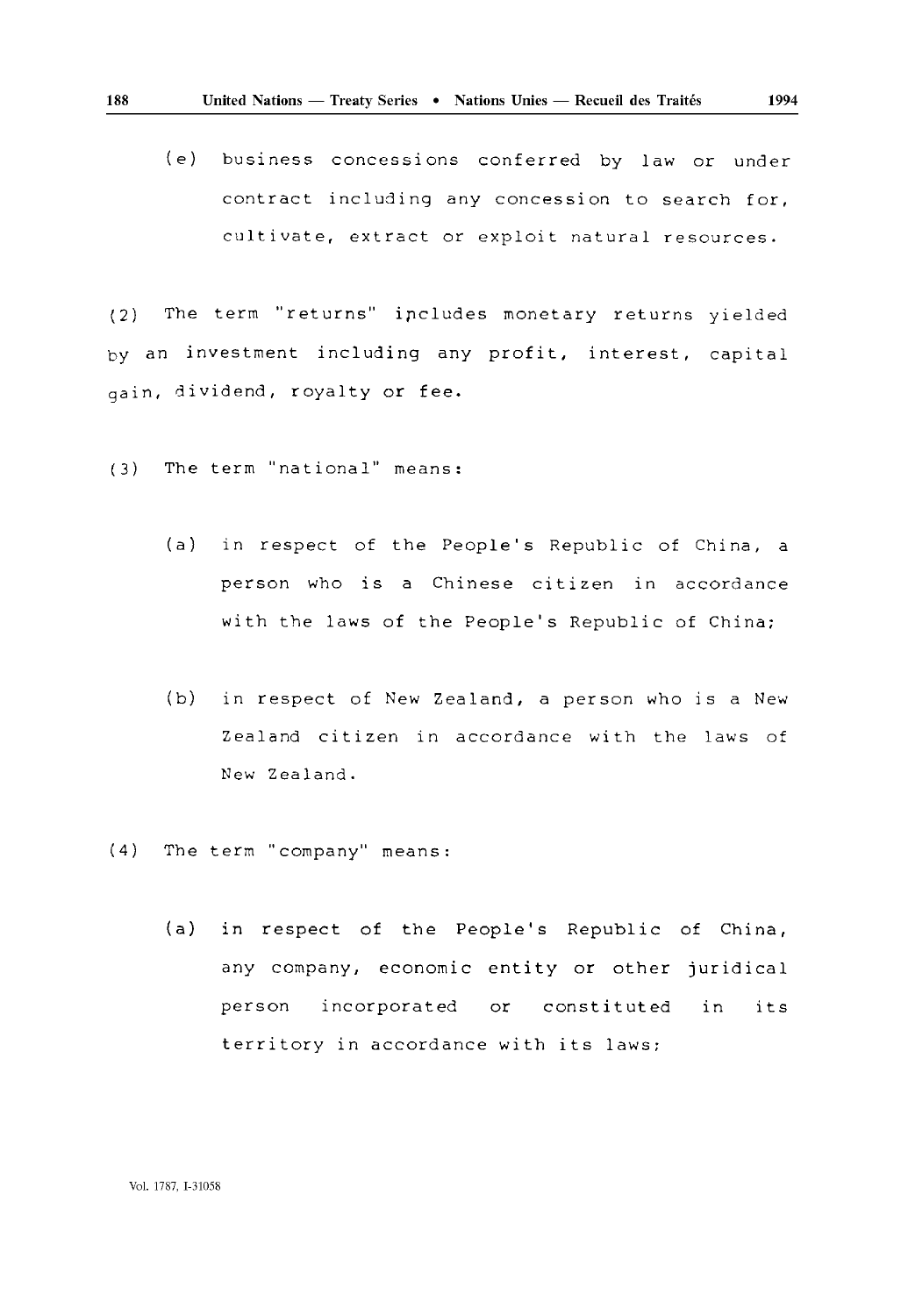(b) in respect of New Zealand, any company, partnership, firm, association or body, with or without legal personality, incorporated, established or registered under the laws in force in New Zealand.

#### Article 2

#### Applicability of this Agreement

(1) This Agreement shall only apply to investments made in accordance with the laws and regulations of the Contracting Party in whose territory the investments are made.

(2) The provisions of the foregoing paragraph shall apply to all investments made by nationals and companies of either Contracting Party in the territory of the other Contracting Party, whether made before or after the entry into force of this Agreement.

#### Article 3

Promotion and Protection of Investment

(1) Each Contracting Party shall encourage and create favourable conditions, consistent with its national objectives, for nationals and companies of the other

**1994**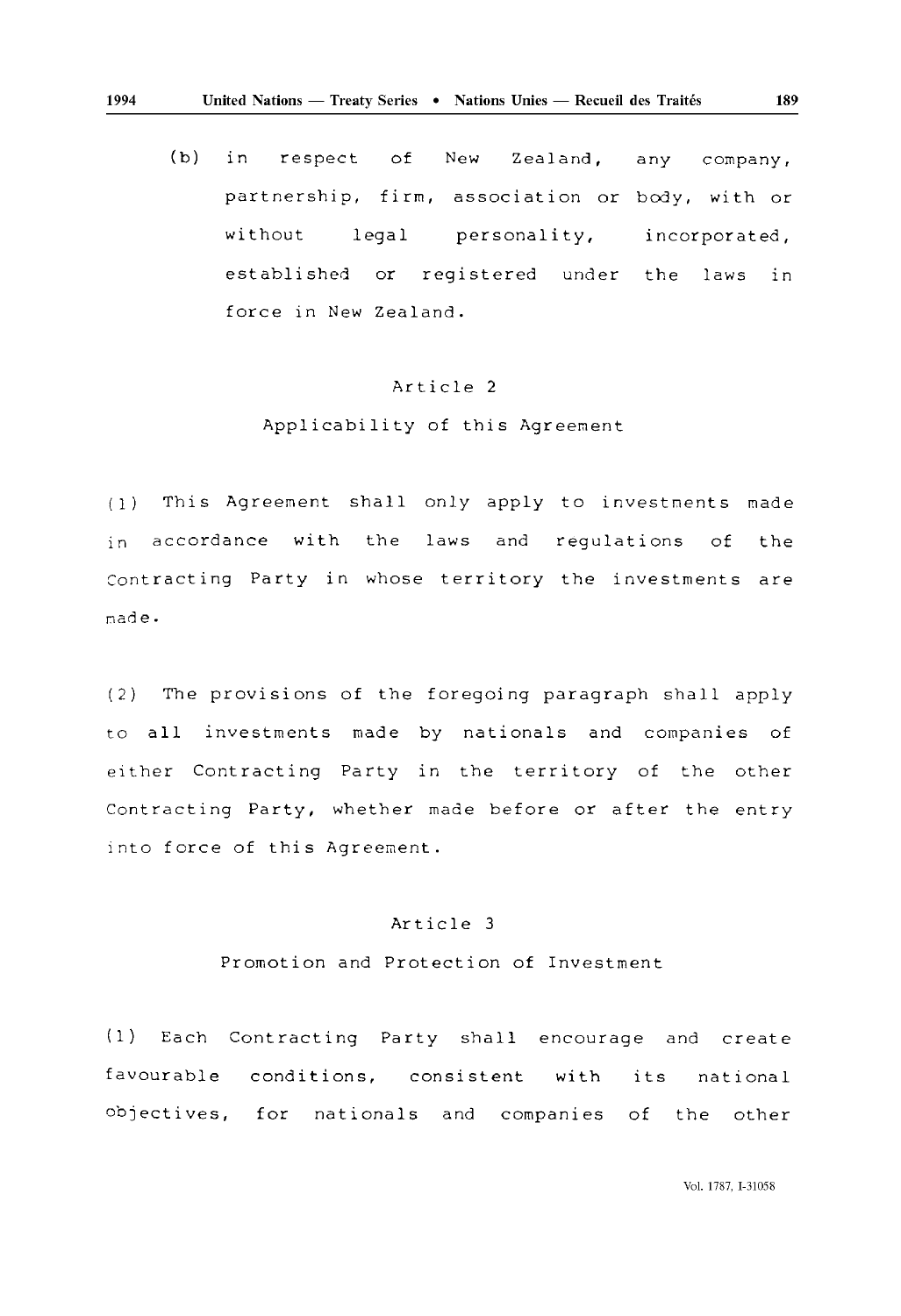Contracting Party to make investments in its territory, subject to the laws and regulations of the Contracting Party in whose territory the investment is made.

( 2) Investments to which Article 2 applies shall be accorded fair and equitable treatment and protection in accordance with this Agreement.

(3) Each Contracting Party shall observe any obligations,  $\kappa$ ) whether general or specific, it may have entered into with regard to investments of nationals or companies of the other contracting Party.

(4) The two Contracting Parties shall to the extent possible encourage exchanges of information on relevant investment matters.

#### Article 4

#### Most Favoured Nation Provisions

( 1 ) Neither Contracting Party shall in its territory subject investments or returns of nationals and companies of the other Contracting Party to treatment less favourable than that which it accords to investments or returns of nationals and companies of any third State;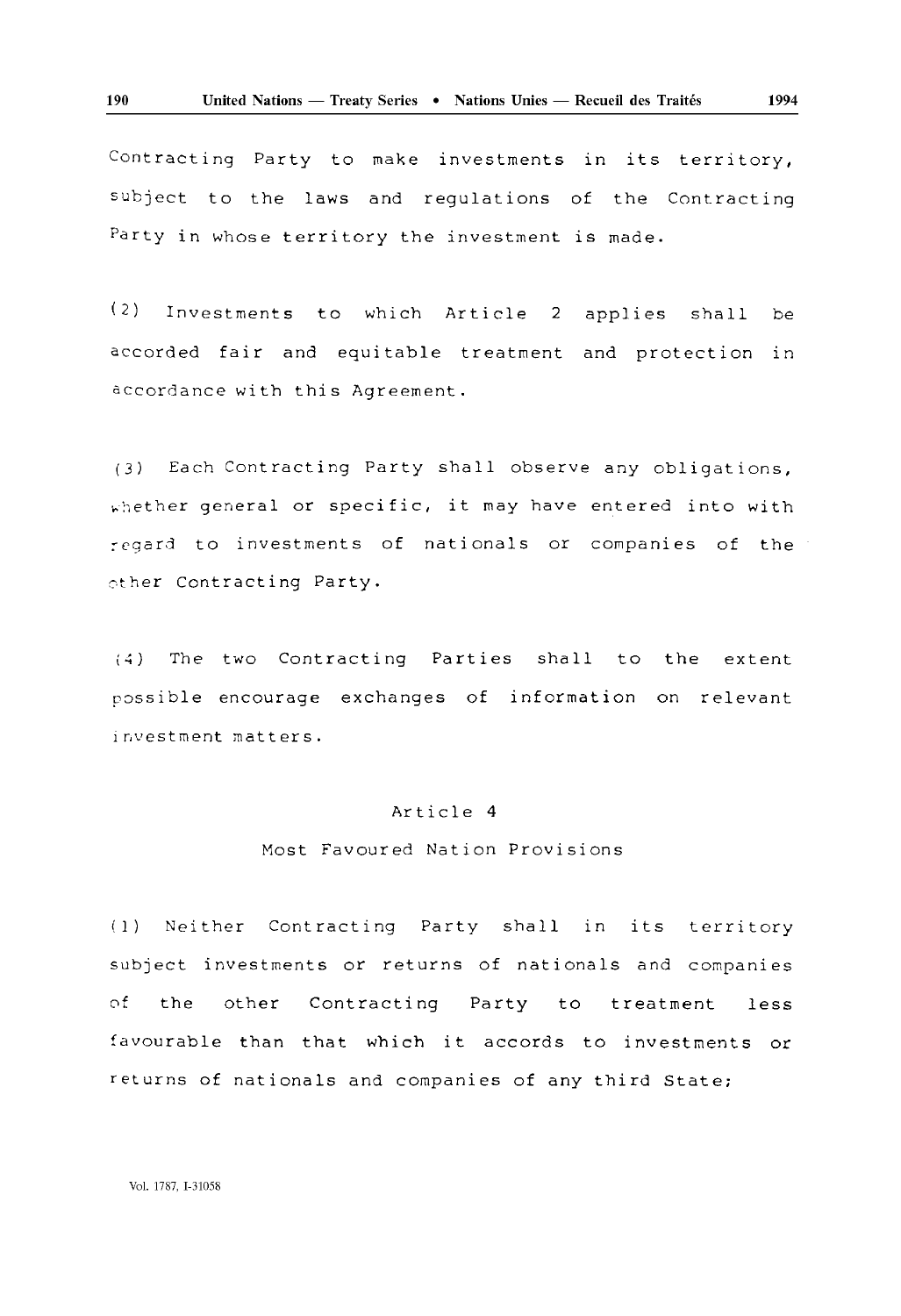( 2) Neither Contracting Party shall in its territory subject the investment related activities of nationals and companies of the other Contracting Party involving the purchase, sale and transport of raw and secondary materials, energy, fuels and means of production and Operation of all types to treatment less favourable than that accorded to the investment related activities carried aut by nationals and companies of any third State. There shall be no impediment to the normal exercise of such activities provided they are carried out:

 $(a)$  in accordance with the laws and regulations of the Contracting Party in whose territory the activities take place; and

(~) in accordance with the provisions of this Agreement.

# Article 5

### Exceptions

(1) The provisions of this Agreement relating to the grant of treatment not less favourable than that accorded to the nationals and companies of any third State shall not be construed so as to oblige one Contracting Party to extend to the nationals and companies of the other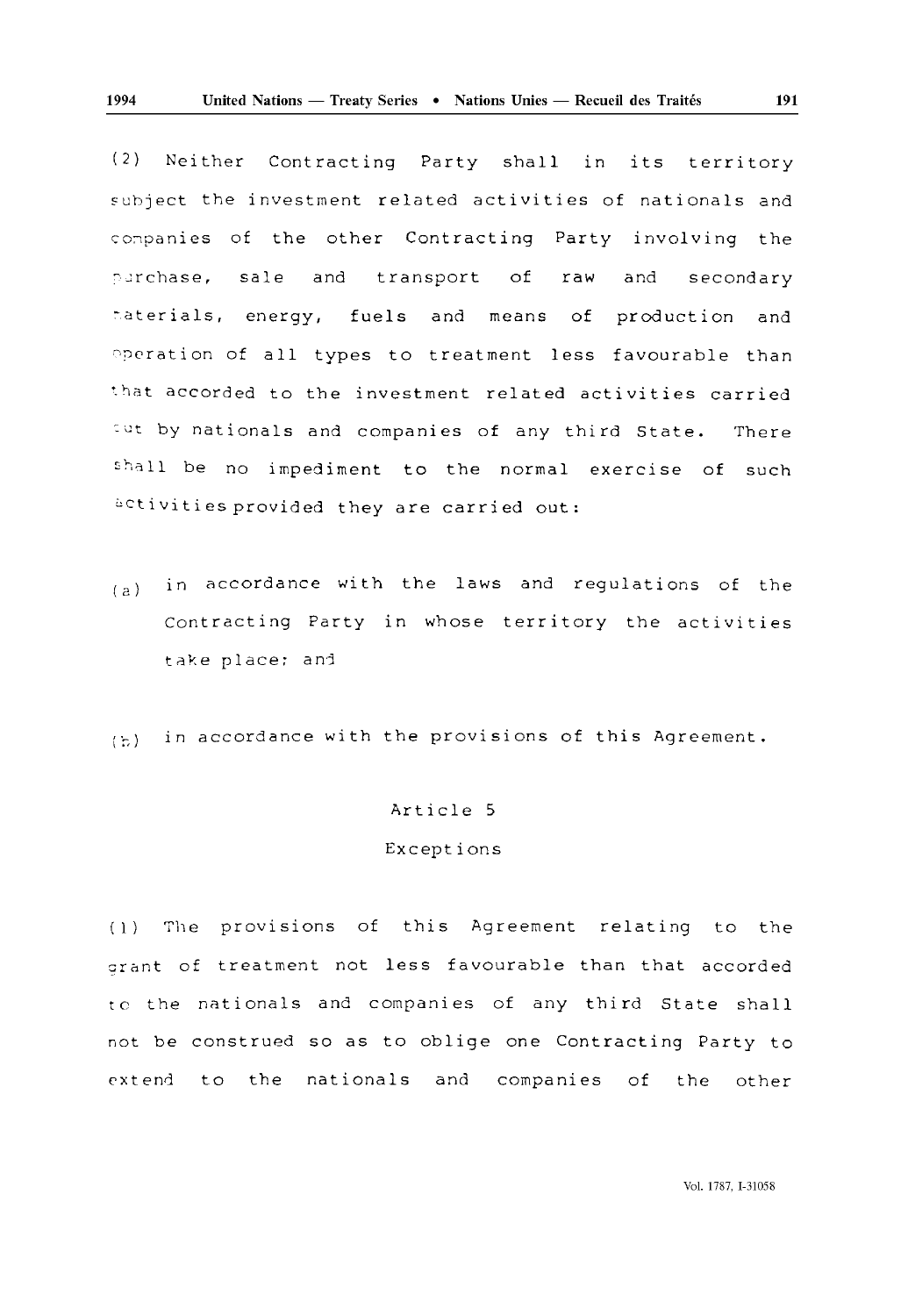Contracting Party the benefit of any treatment, preference or privilege resulting from:

- (a) any regional arrangement for customs, monetary, tariff or trade matters (including a free trade area) or any agreement designed to lead in the future to such a regional arrangement: or
- (b) any arrangement with a third State or States in the same geographic region designed to promote regional cooperation in the economic, social, labour, industrial or monetary fields within the framework of specific projects.

(2) The provisions of this Agreement shall not apply to :-2tters of taxation in the territory of either Contracting Party. Such matters shall be governed by the domestic 15ws of each Contracting Party and the Agreement between the Contracting Parties for the Avoidance of Double ~axation and the Prevention of Fiscal Evasion with Respect ~o Taxes on Income, done at Wellington on the 16th day of September 1986.<sup>1</sup>

<sup>1</sup> Registered with the Secretariat of the United Nations on 1 December 1995 under No. 1-32369. Vol. 1787. 1-31058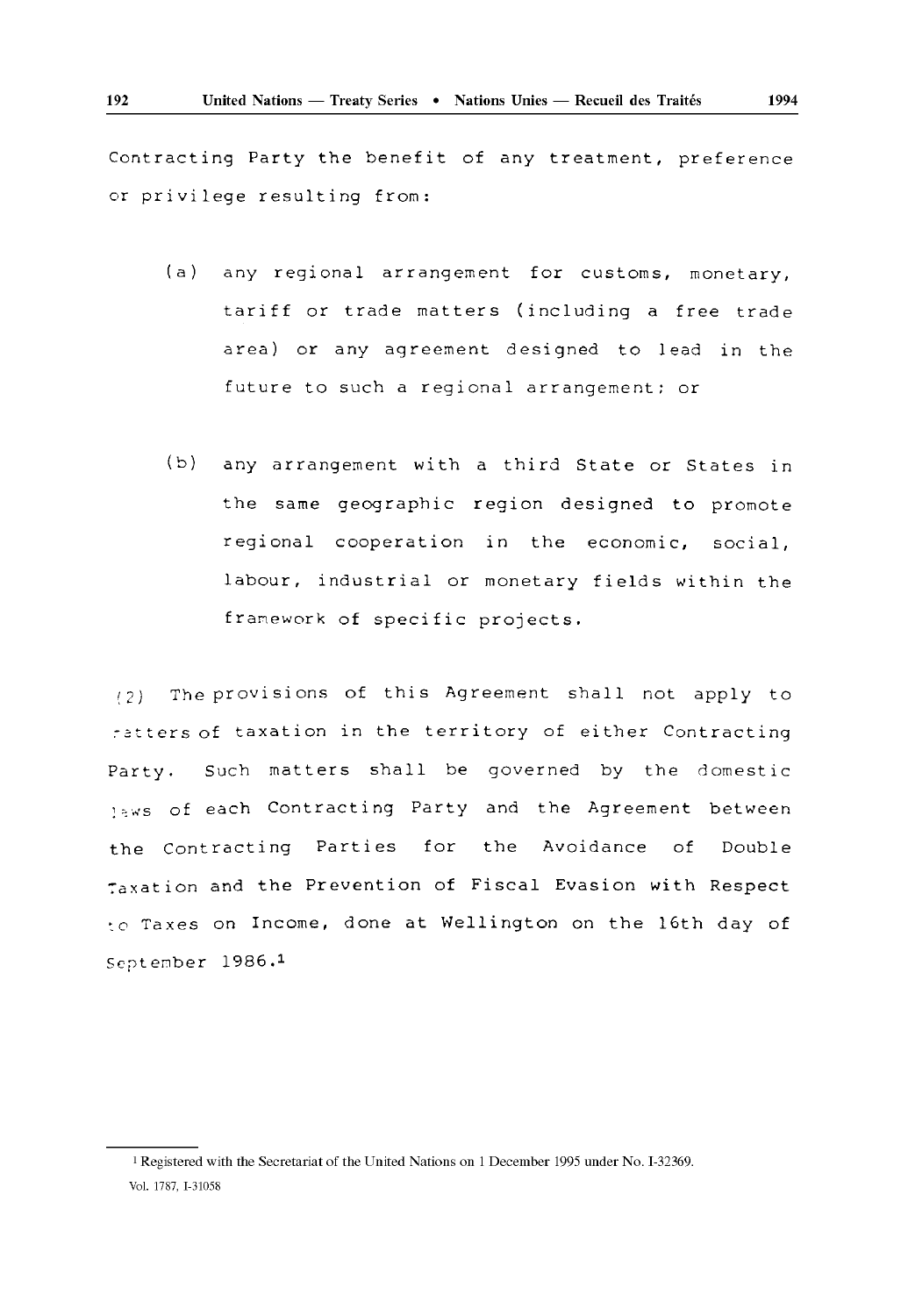#### Article 6

### Expropriation

(1) Neither Contracting Party shall take any measure of expropriation, nationalisation or other measures having e:fect equivalent to nationalisation or expropriation (all of which measures shall hereinafter be referred to as "expropriation") against the investment of nationals or companies of the other Contracting Party unless the measures are taken for a purpose authorised by law, on a non-discriminatory basis, in accordance with its laws and in return for compensation which shall be effectively realisable and which shall be made without unreasonable delay. Such compensation shall be the value of investment immediately before the expropriation. the The compensation shall be freely convertible and transferable.

(2) The legality of any measure of expropriation may, at the request of the national or company affected, be reviewed by the competent courts of the Contracting Party taking the measures in the manner prescribed by its laws.

 $(3)$  Where a Contracting Party takes any measure of  $\alpha$ , propriation against the assets of a company which is : norporated or constituted under the laws in force in any rant of its own territory, and in which nationals or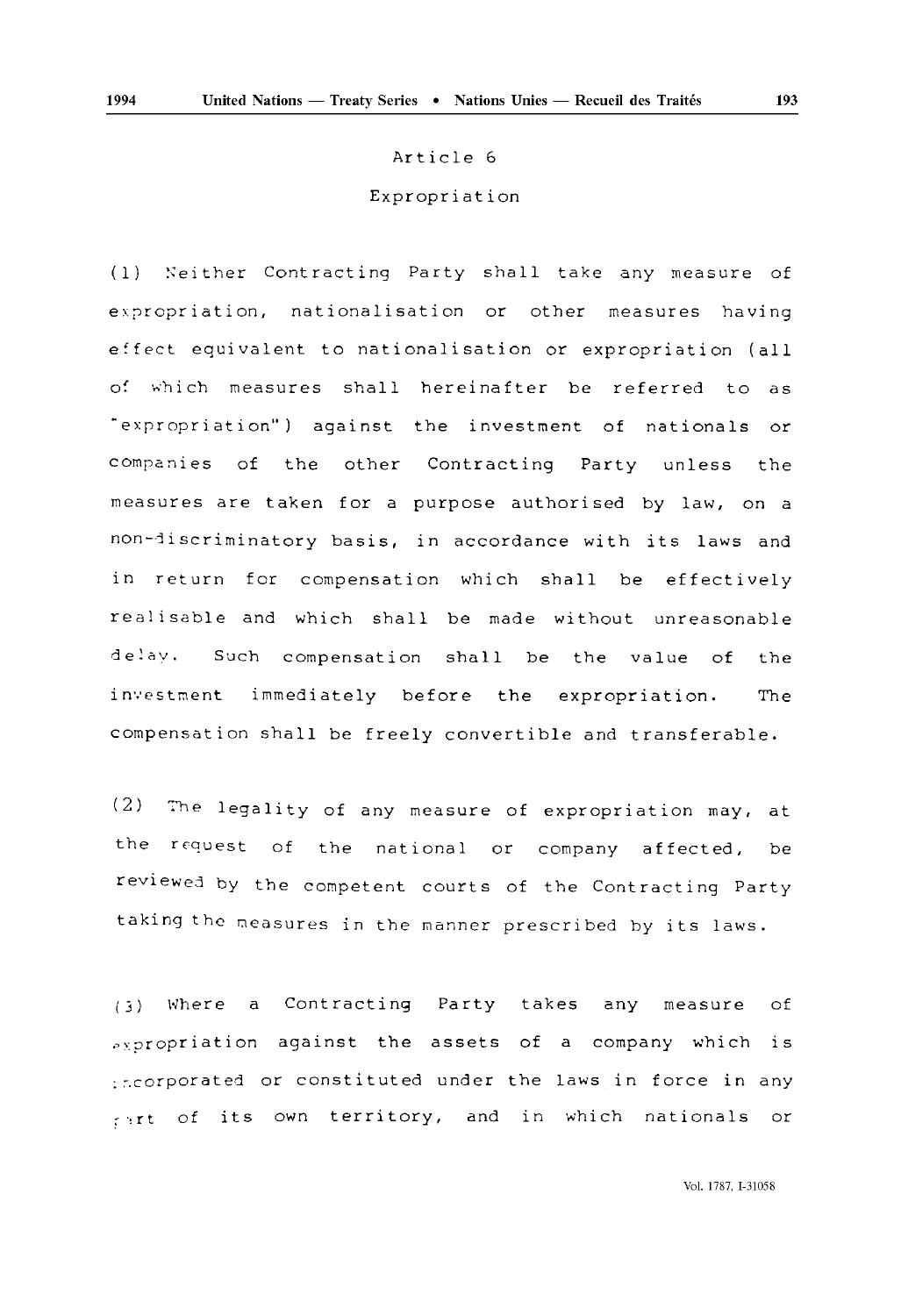cepanies of the other Contracting Party own shares, it  $_{\text{child}}$  ensure that the provisions of paragraph (1) of this Article are applied to the extent necessary to guarantee compensation as specified therein to such nationals or -0~panies of the other Contracting Party who are owners of <sup>~</sup>;'.OS e shares.

#### Article 7

### Compensation for Losses

Nationals or companies of one Contracting Party whose lnvestments in the territory of the other Contracting Farty suffer losses owing to war or other armed conflict, state of national emergency, revolt, insurrection or : not in the territory of the latter Contracting Party, shall be accorded by the latter Contracting Party : reatment, as or other settlement, if any, no less regards restitution, indemnification, ,':,-urcble than that which the latter Contracting Party ~-c~rjs to nationals or companies of any third State.

# Article 8

## Repatriation

:) Each Contracting Party shall permit to nationals or companies of the other Contracting Party the free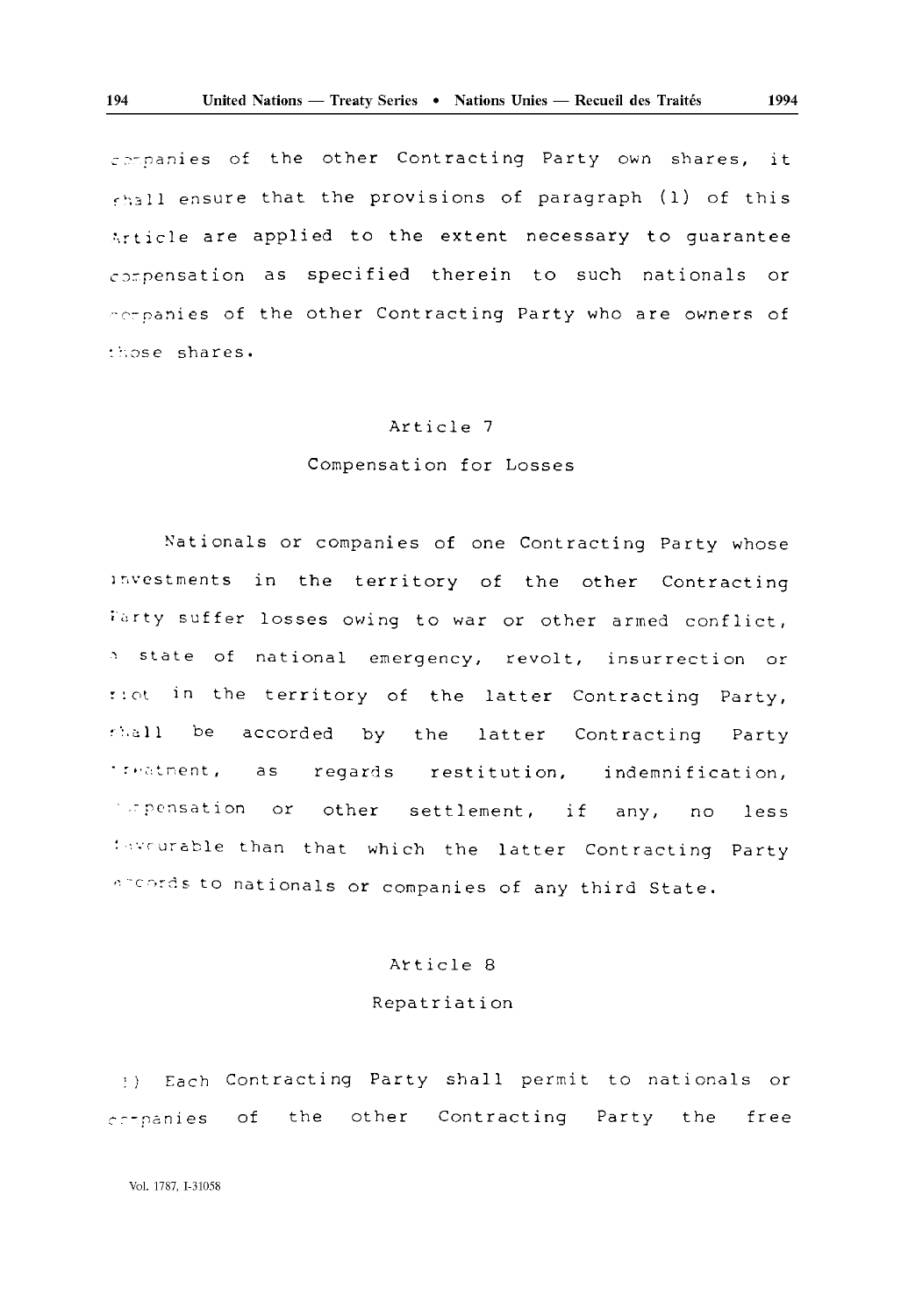transfer, in accordance with its laws and regulations and r.~ a non-discriminatory basis, of their capital and the returns from any investments, including:

- (a) profits, capital gain, dividends, royalties, interest and other current income accruing from any investment;
- (b) the proceeds of the total or partial liquidation of any investments;
- (c) repayments made pursuant to a loan agreement in connection with investments;
- $(d)$ licence fees in relation to the matters in Article  $1(1)$   $(d)$ ;
- $(e)$ payments in respect of technical assistance, technical service, management and consultancy fees;
- (f) payments in connection with contracting projects;
- (g) earnings of nationals of the other Contracting Party who work in connection with an investment in theterritory of the former Contracting Party.

Vol. 1787, 1-31058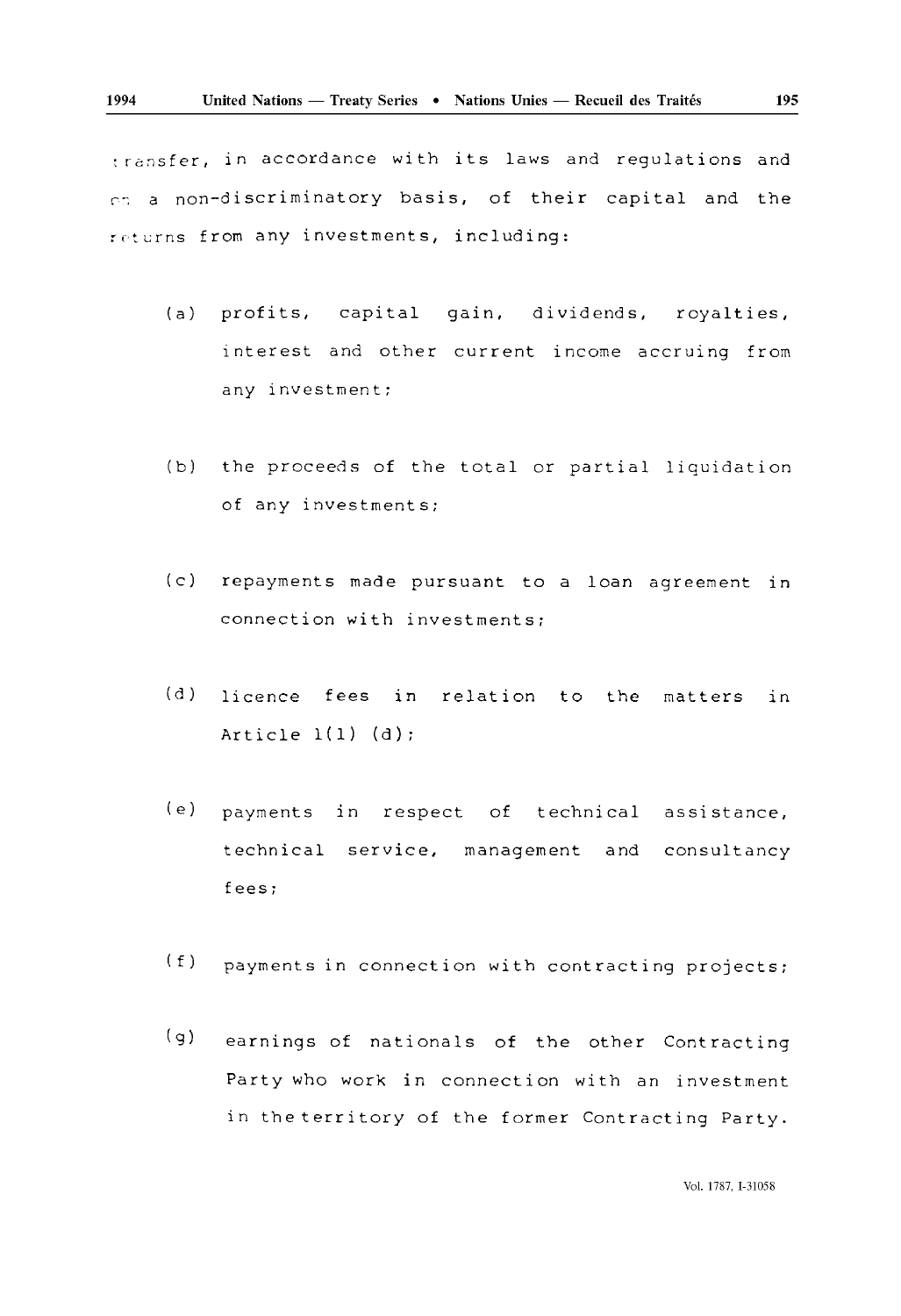(2) Nothing in paragraph' (1) of this Article shall affect the free transfer of compensation paid under Article 6 of this Agreement.

## Article 9

## Exchange Rate

The transfers referred to in Articles 6 to 8 of this Agreement shall be effected at the prevailing market rate in freely convertible currency on the date of transfer. in the absence of such a market rate the official rate of exchange shall apply.

#### Article 10

#### Laws

 $, 11, 11$ For the avoidance of any doubt, it is declared that investments shall, subject to this Agreement, be geverned by the laws in force in the territory of the Cc~tracting Party in which such investments are made.

## Article 11

Prohibitions and Restrictions

The provisions of this Agreement shall not in any way limit the right of either Contracting Party to apply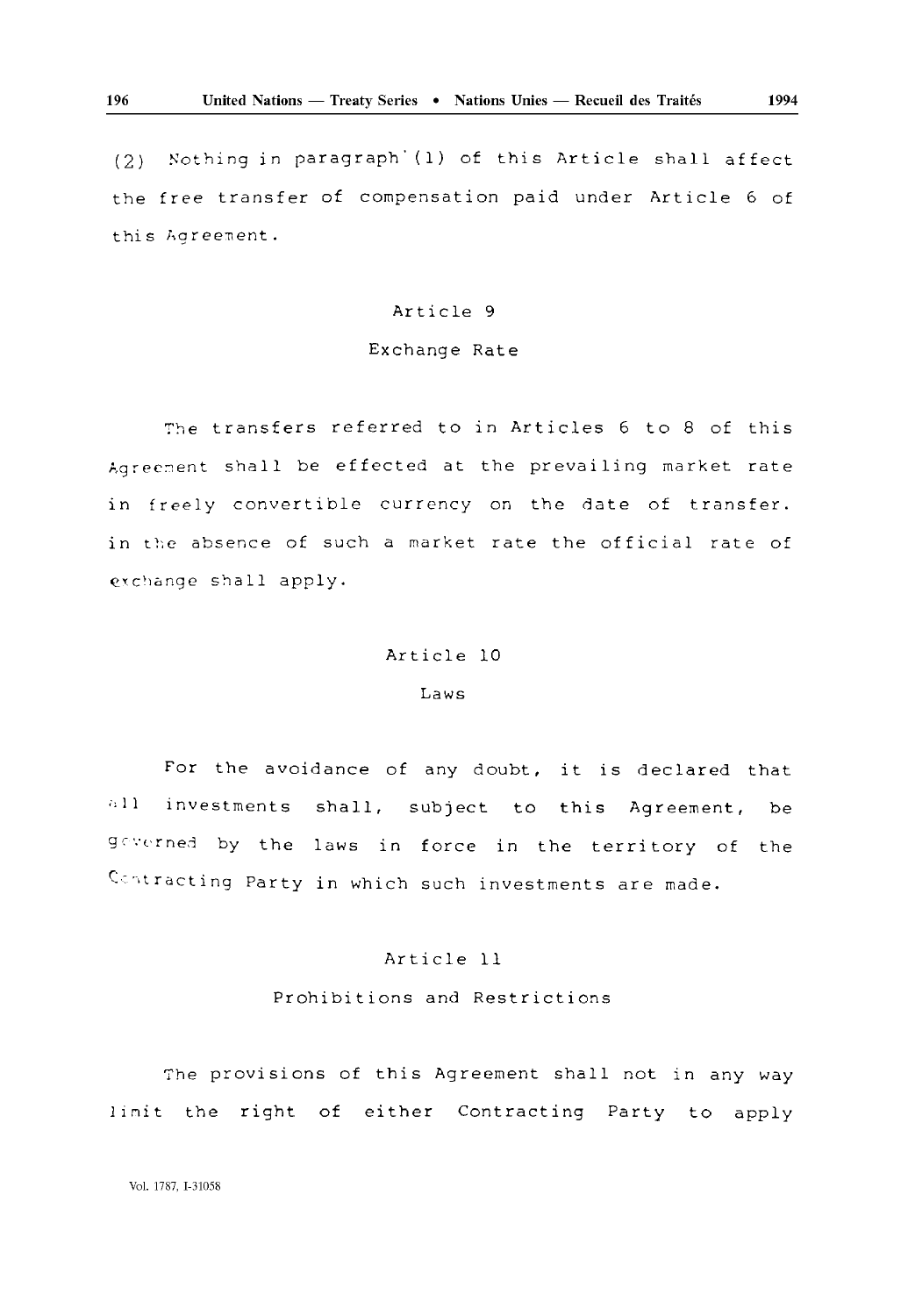prohibitions or restrictions of any kind or take any other action directed to the protection of security interests, or to the protection of public health its essential cr the prevention of disease and pests in animals or plants.

#### Article 12

#### Subrogation

(1) In the event that either Contracting Party (or any agency, institution, statutory body or corporation designated by it) as a result of an indemnity it has given in respect of an investment or any part thereof makes payment to its own nationals and companies in respect of any of their claims under this Agreement, the other Contracting Party acknowledges that the former Contracting Party (or any agency, institution, statutory body or corporation designated by it) is entitled by virtue of subrogation to exercise the rights and assert the claims of the nationals and companies that it has indemnified. The subrogated right or claim shall not be greater than the original right or claim of the said nationals or companies.

(2) Any payment made by one Contracting Party (or any agency, institution, statutory body or corporation

Vol. 1787, 1-31058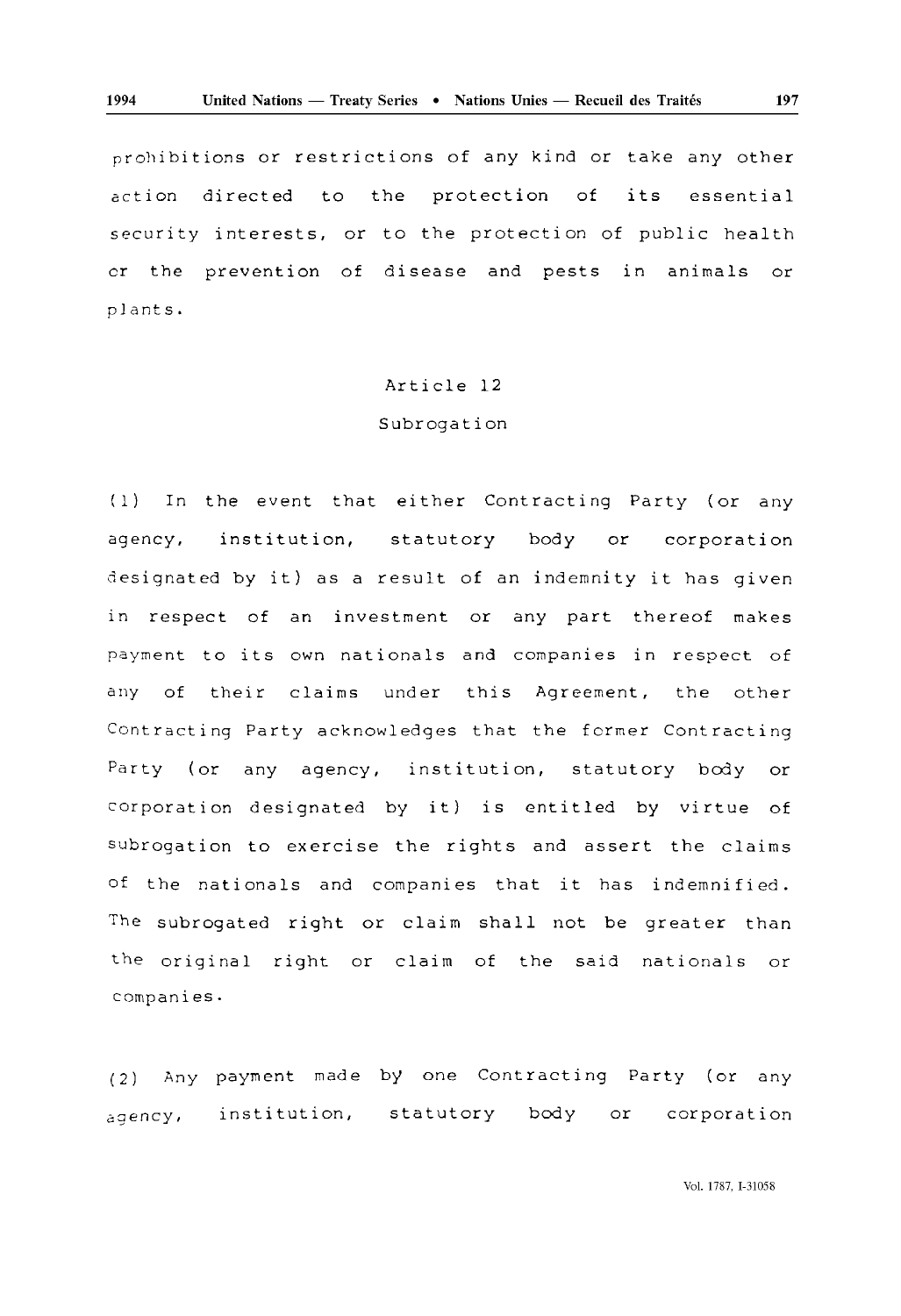jesignated by it) to its nationals and companies shall not effect the right of such nationals and companies to make their claims against the other Contracting Party in accordance with Article 13, in cases where the former Contracting Party elects not to exercise its subrogated rights or claims.

#### Article 13

## Investment Disputes

(1) Any dispute between a national or company of one Contracting Party and the other Contracting Party in connection with an investment in the territory of the other Contracting Party shall, as far as possible, be settled amicably through negotiations between the parties to the dispute.

(2) If the dispute cannot be settled through negotiations within six months, either party to the dispute may, in accordance with the laws and requlations of the Contracting Party in whose territory the investment was made, submit the dispute to the competent court of that Contracting Party.

(3) If a dispute involving the amount of compensation resulting from expropriation referred to in Article 6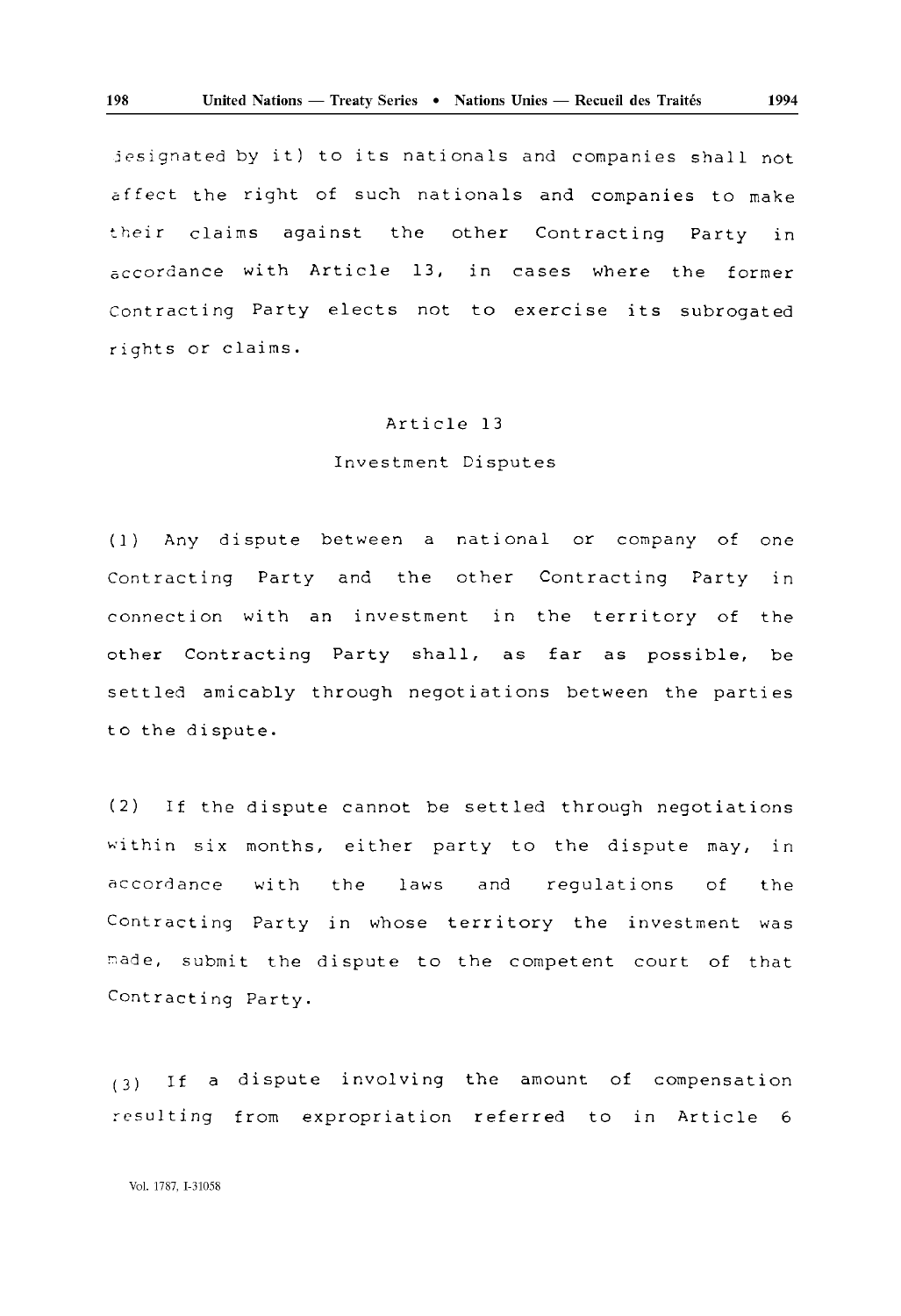$c$ 2nnot be settled within six months after resort to :.egotiation as specified in paragraph (1) of this Article  $E_{\rm V}$  the national or company concerned, it may be submitted to an international arbitral tribunal established by both parties. The provisions of this paragraph shall not apply if the national or company concerned has resorted to the procedures specified in paragraph (2) of this Article.

(4) The international arbitral tribunal referred to above shall be constituted in the following manner. Each party to the dispute shall appoint an arbitrator. arbitrators shall appoint a third arbitrator as Chairman. The two The arbitrators shall be appointed within two months and the Chairman within four months from the date on which one party concerned notifies the other party of its submission of the dispute to arbitration.

(5) If the necessary appointments are not made within the period specified in paragraph (4), either party may, in the absence of any other agreement, request the President of the International Bank for Reconstruction and Development to make the necessary appointments.

( 6) The arbitral tribunal shall, apart from what is stated below determine its own arbitral procedures with reference to the "Convention on the Settlement of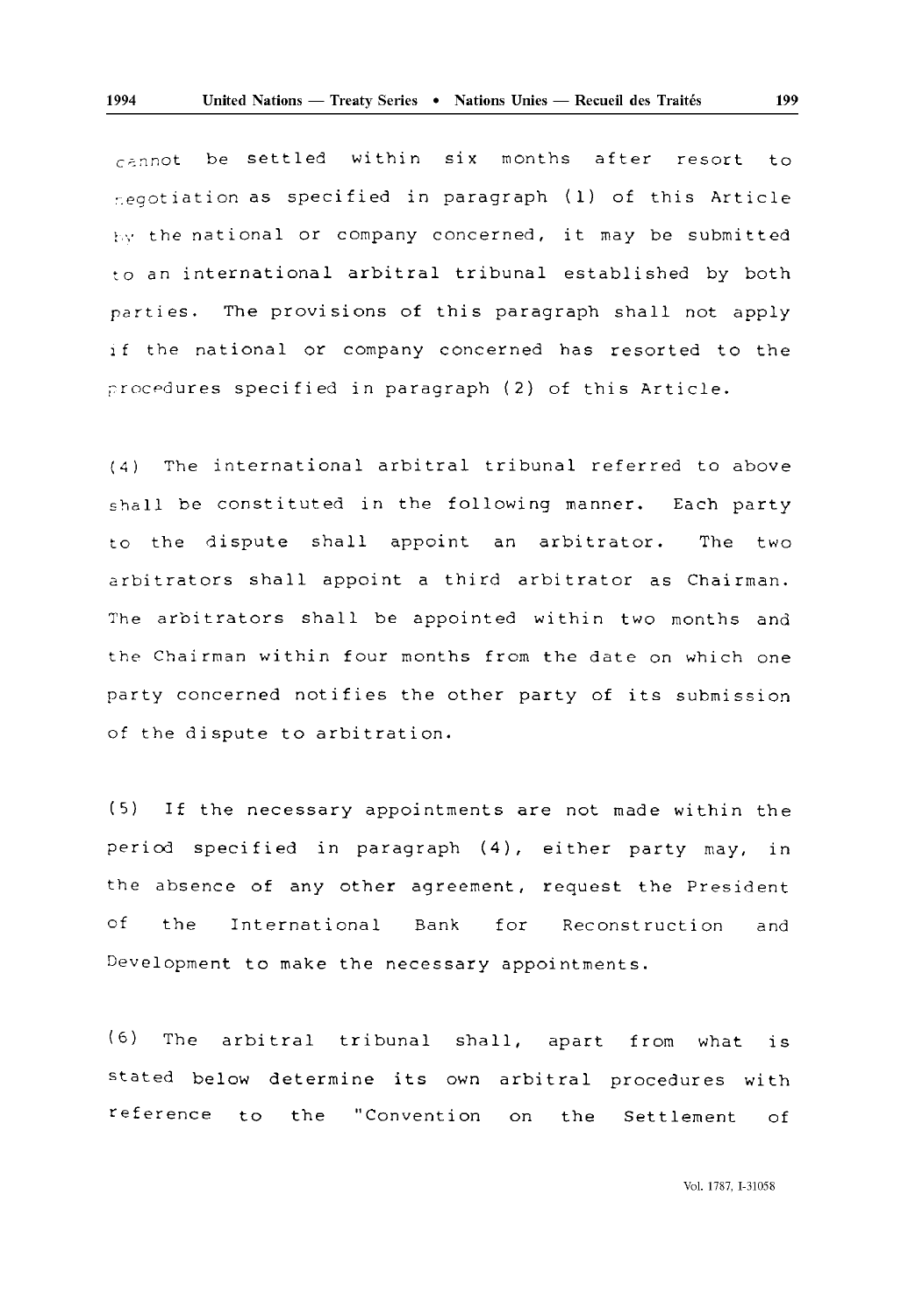Investment Disputes Between States and Nationals of Other States", done at Washington on 18 March 1965. <sup>1</sup>

(7) The tribunal shall reach its decision by a majority of votes.

(8) The decision of the arbitral tribunal shall be final and binding on both parties.

(9) The arbitral tribunal shall state the basis for its decision and, if requested by either party, shall state further reasons in support of its decision.

(10) Each party concerned shall bear the cost of its own arbitrator and its representation in the arbitral proceedings. The cost of the Chairman in discharging his arbitral function and the remaining costs of the tribunal shall be borne equally by the parties concerned. The tribunal may, however, in its decision, direct that a higher proportion of costs shall be borne by one of the two parties, and this award shall be binding on both parties.

( 11) The arbitration shall be arbitration centre agreed on in a recognised by the parties or if

<sup>1</sup> United Nations, *Treaty Series,* voL 575, p, 159, VoL 1787, 1-31058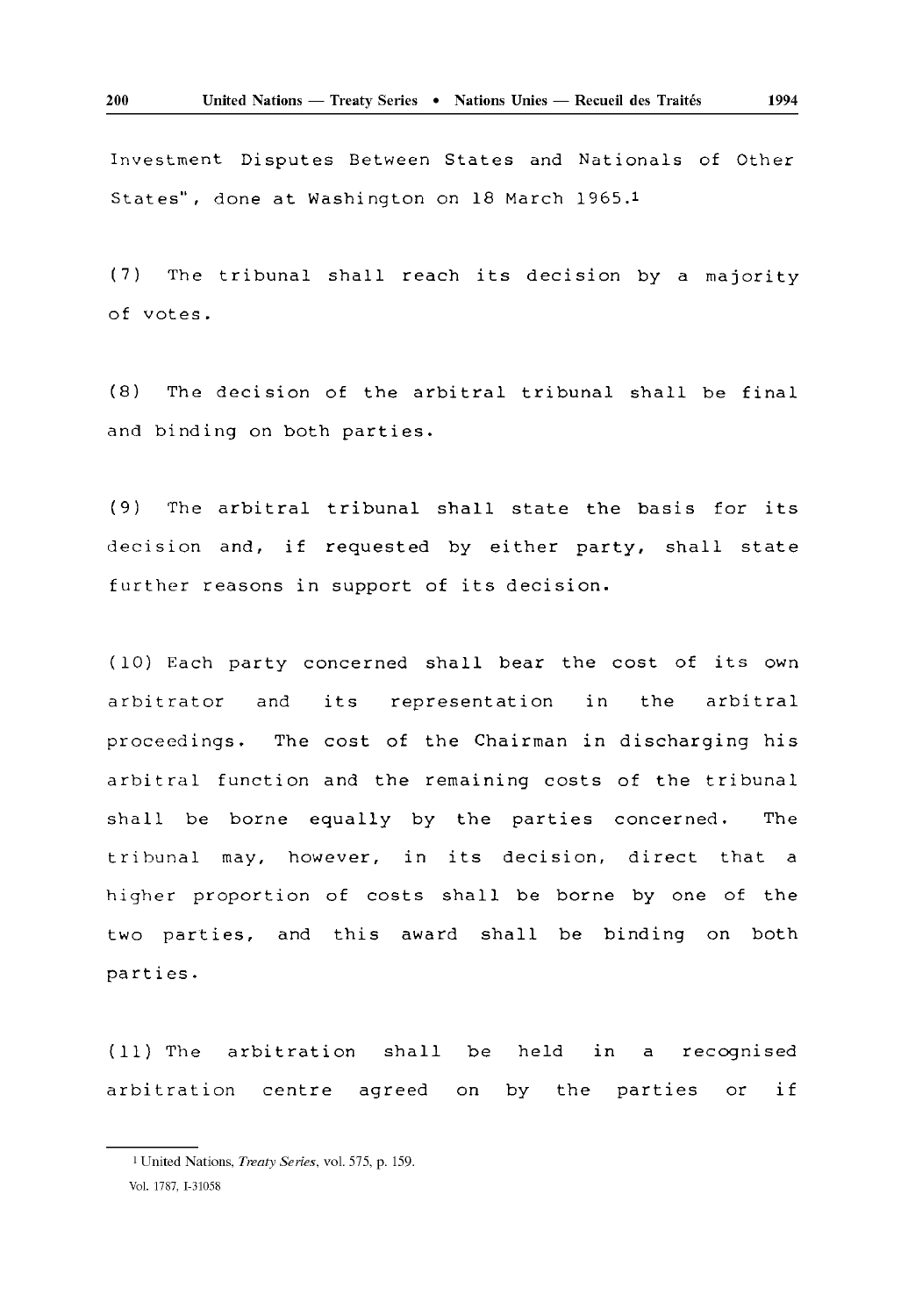agreement has not been reached within 45 days of the appointment of the final member of the arbitral tribunal in accordance with the provisions of this Agreement, the tribunal shall decide by majority vote.

(12) The provisions of this Article shall not prejudice the Contracting Parties from using the procedures specified 1n Article 14 where a dispute concerns the interpretation or application of this Agreement.

# Article 14

#### Disputes Between the Contracting Parties

(1) Any dispute concerning the interpretation or application between the Contracting Parties this Agreement shall, as far as possible, be settled through diplomatic channels.

(2) If any such dispute cannot be settled, it shall upon the request of either Contracting Party be submitted to arbitration. The arbitral tribunal (hereinafter called "the tribunal") shall consist of three arbitrators, one appointed by each Contracting Party and the third, who shall be the Chairman of the tribunal, appointed by agreement of the Contracting Parties.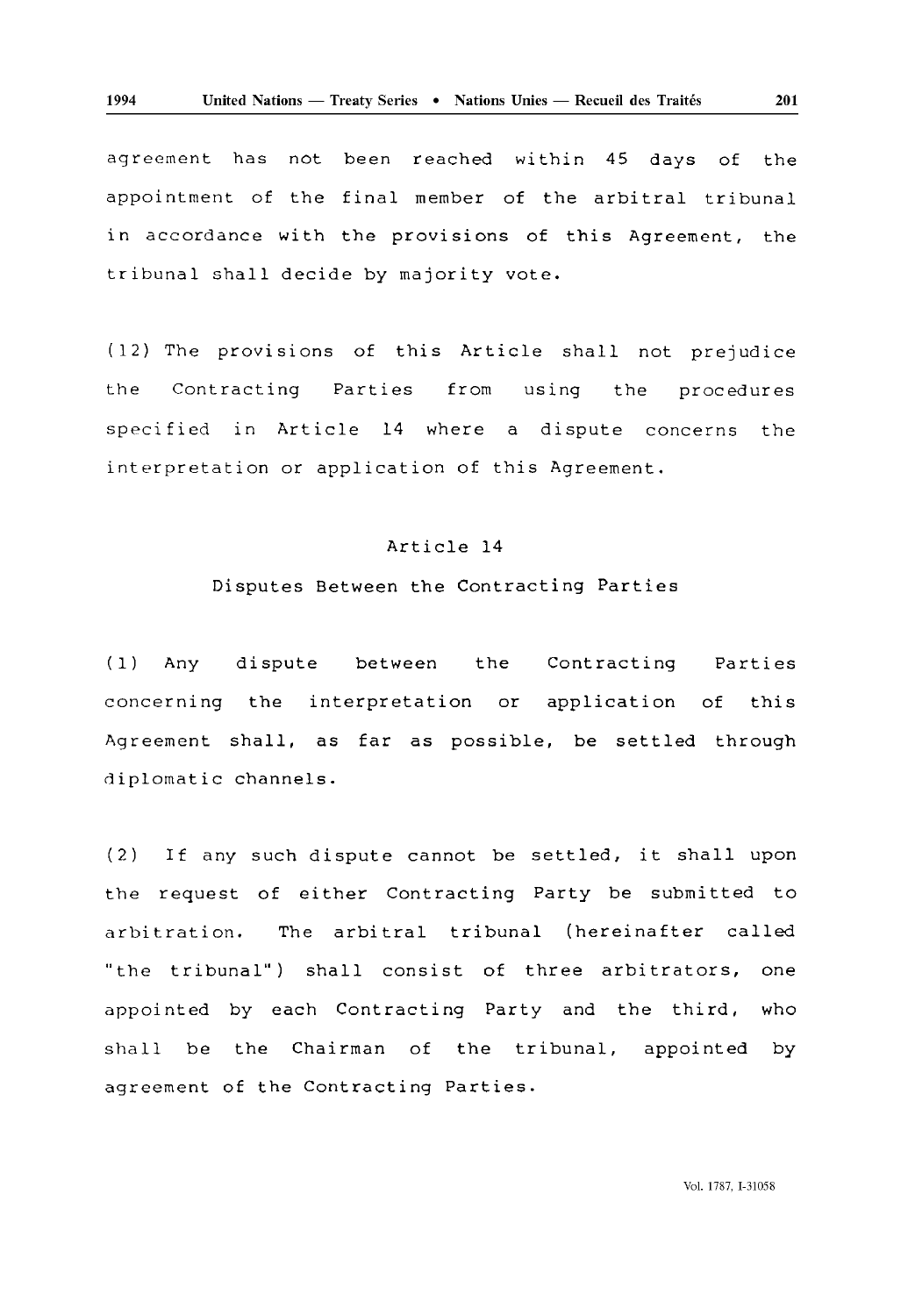(3) Within two months of receipt arbitration, each Contracting Party shall appoint arbitrator, and within two months of such appointment of the request for one the two arbitrators, the Contracting Parties shall appoint the third arbitrator.

(4 ) If the tribunal shall not have been constituted within four months of receipt of the request for arbitration, either Contracting Party may, in the absence of any other agreement, invite the President of the International Court of Justice to appoint the arbitrator or arbitrators not yet appointed. If the President is a national of either Contracting Party or if he is otherwise unable Vice-President may be to make the necessary invited to appointments, so. If the the Vice-President is a national of either Contracting Party, or if he is otherwise unable to make the necessary appointments, the next most senior Member of the International Court of Justice who is not a national of either Contracting Party and who is able to make the necessary appointments may be invited to do so.

(5) The tribunal shall reach its decision by a majority of votes.

Vol. 1787, 1-31058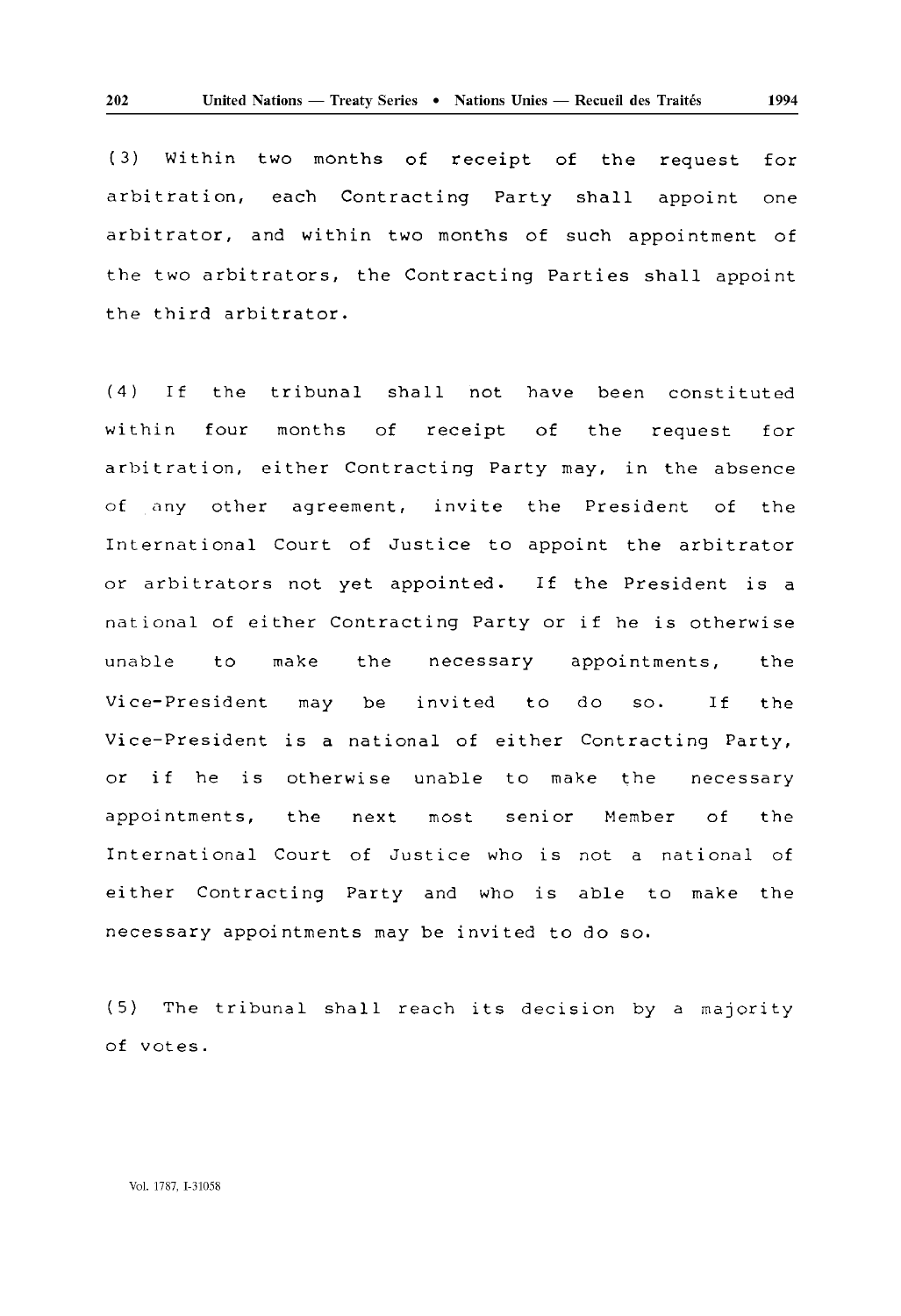(6) The tribunal's decision shall be final and binding on the Contracting Parties.

(7) Each Contracting Party shall bear the costs of its own member of the tribunal and of its representation in the arbitration proceedings and half the costs of the Chairman and the remaining costs. The tribunal may, however, in its decision direct that a higher proportion of costs shall be borne by one of the two parties, and this award shall be binding on both Contracting Parties.

(8) Apart from the above the tribunal shall establish its own rules of procedure.

#### Article 15

#### Other Obligations

If the legislation of either Contracting Party or international obligations existing at present or established hereafter between the Contracting Parties in addition to this Agreement, result in a position entitling investments by nationals or companies of the other Contracting Party to treatment more favourable than is provided for by this Agreement, such position shall not be affected by this Agreement.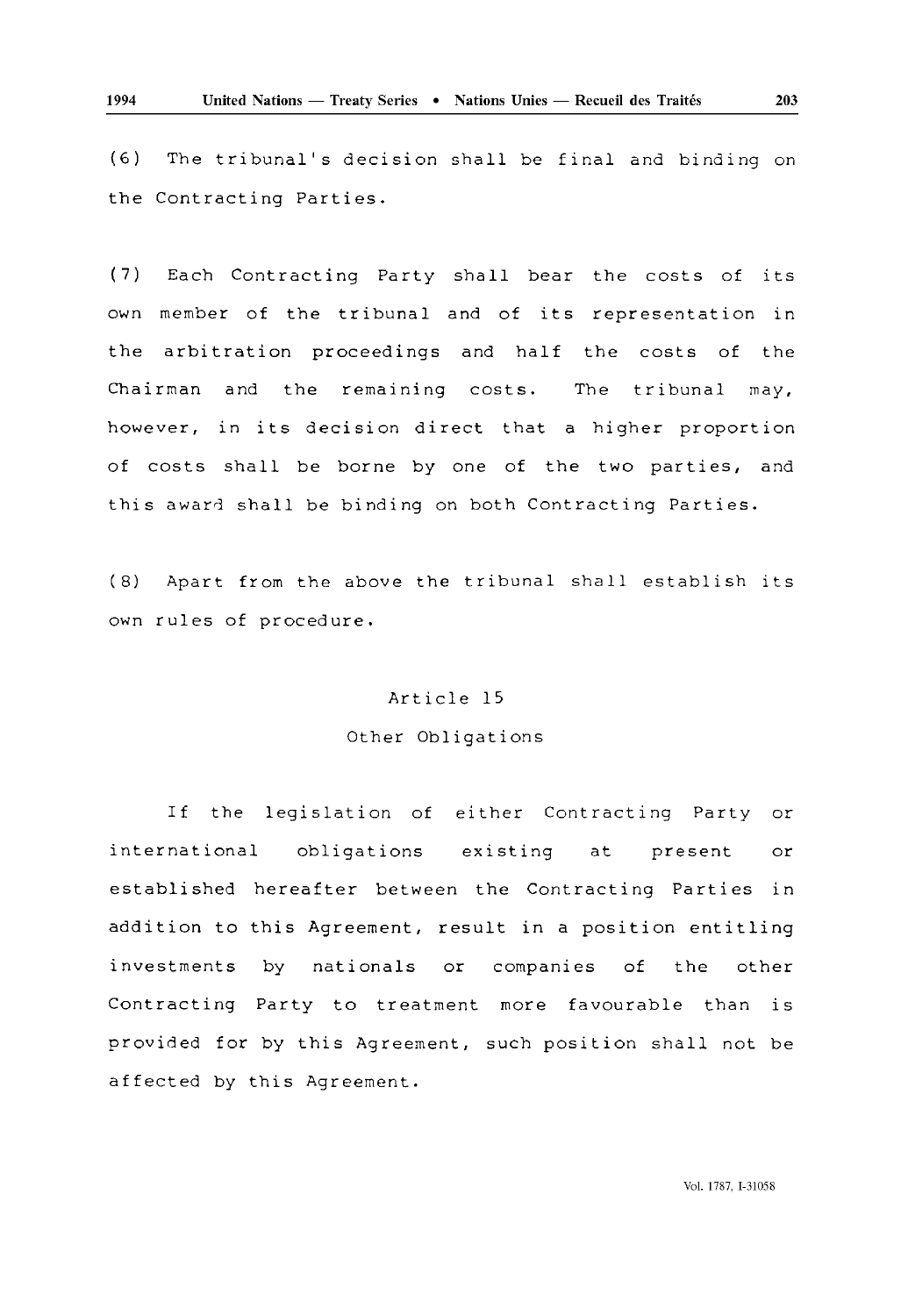#### Article 16

Territorial Application

This Agreement shall not apply to the Cook Islands, Niue and Tokelau unless the Contracting Parties have exchanged notes agreeing the terms on which this Agreement shall so apply.

# Article 17

Entry into Force, Duration and Termination

(1) Each Contracting Party shall notify the other Contracting Party of the fulfilment of its internal legal procedures required for the bringing into force of this Agreement. This Agreement shall enter into force on the 30th day from the date of the notification of the later Contracting Party.

(2) This Agreement shall remain in force for a period of fifteen years and shall continue in force thereafter unless after the expiry of the initial period of fourteen years, either Contracting Party notifies in writing the other Contracting Party of its intention to terminate this Agreement. The notice of termination shall become effective one year after it has been received by the other Contracting Party.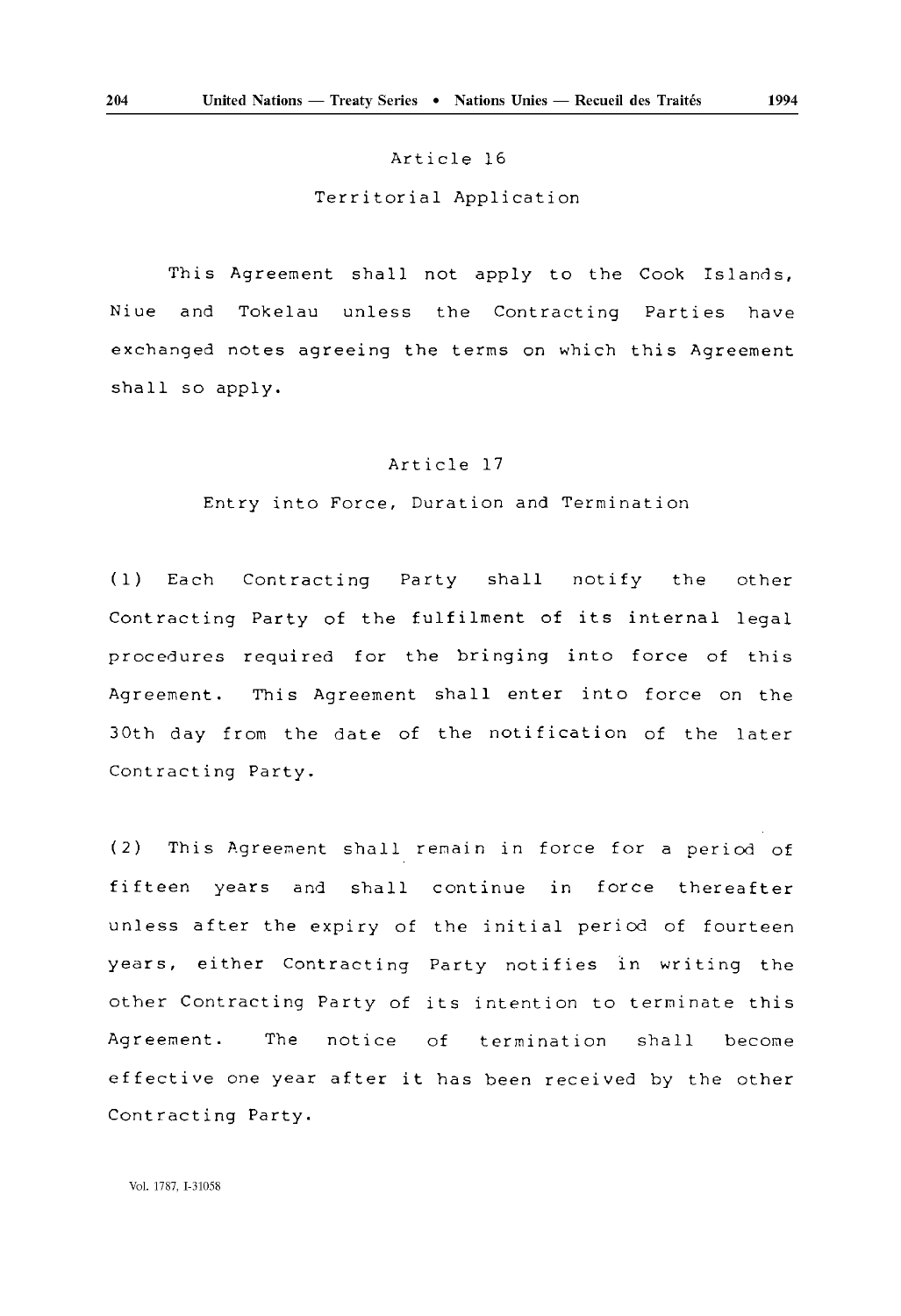(3) In respect of investments made prior to the date when the notice of termination of this Agreement becomes effective, the provisions of Articles 1 to 16 shall remain in force for a further period of fifteen years from that date.

IN WITNESS WHEREOF the undersigned representatives, duly authorised thereto by their respective Governments, have signed this Agreement.

Done at Wellington on 22 November 1988 in

duplicate, in the English and Chinese languages, both texts being equally authentic.

> For the Government of New Zealand:

For the Government of the People's Republic of China:

2 LiPeng.

2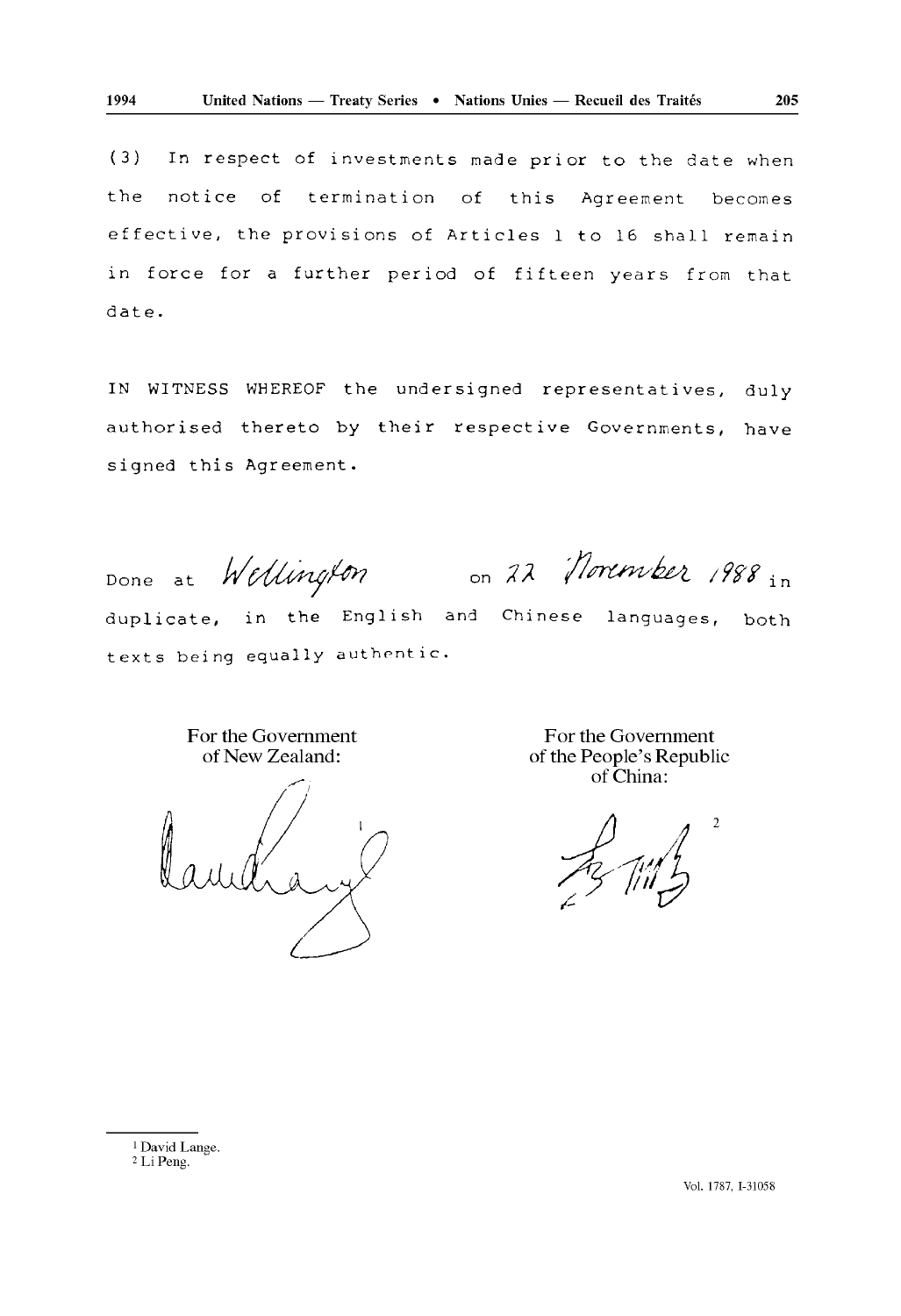## EXCHANGE OF NOTES

# I

#### PRIME MINISTER

Wellington, 22 November 1988

Your Excellency,

I have the honour to refer to the Agreement between the Government of New Zealand and the Government of the people's Republic of China concerning the Promotion and Protection of Investments (hereinafter referred to as "the Investment Agreement") signed today and to propose that in the event that the People's Republic of China becomes a party to the Convention on the Settlement of Investment Disputes between States and Nationals of Other States, opened for signature at Washington on 18 March 1965 (hereinafter referred to as "the Convention") that our two Governments enter into a supplementary agreement concerning the categories of disputes between a national or company of one Contracting Party and the other Contracting Party to be submitted to the International Centre for the Settlement of Investment Disputes for settlement by conciliation or arbitration under the Convention. This supplementary agreement, in the form of an Exchange of Notes, would form an integral part of the Investment Agreement.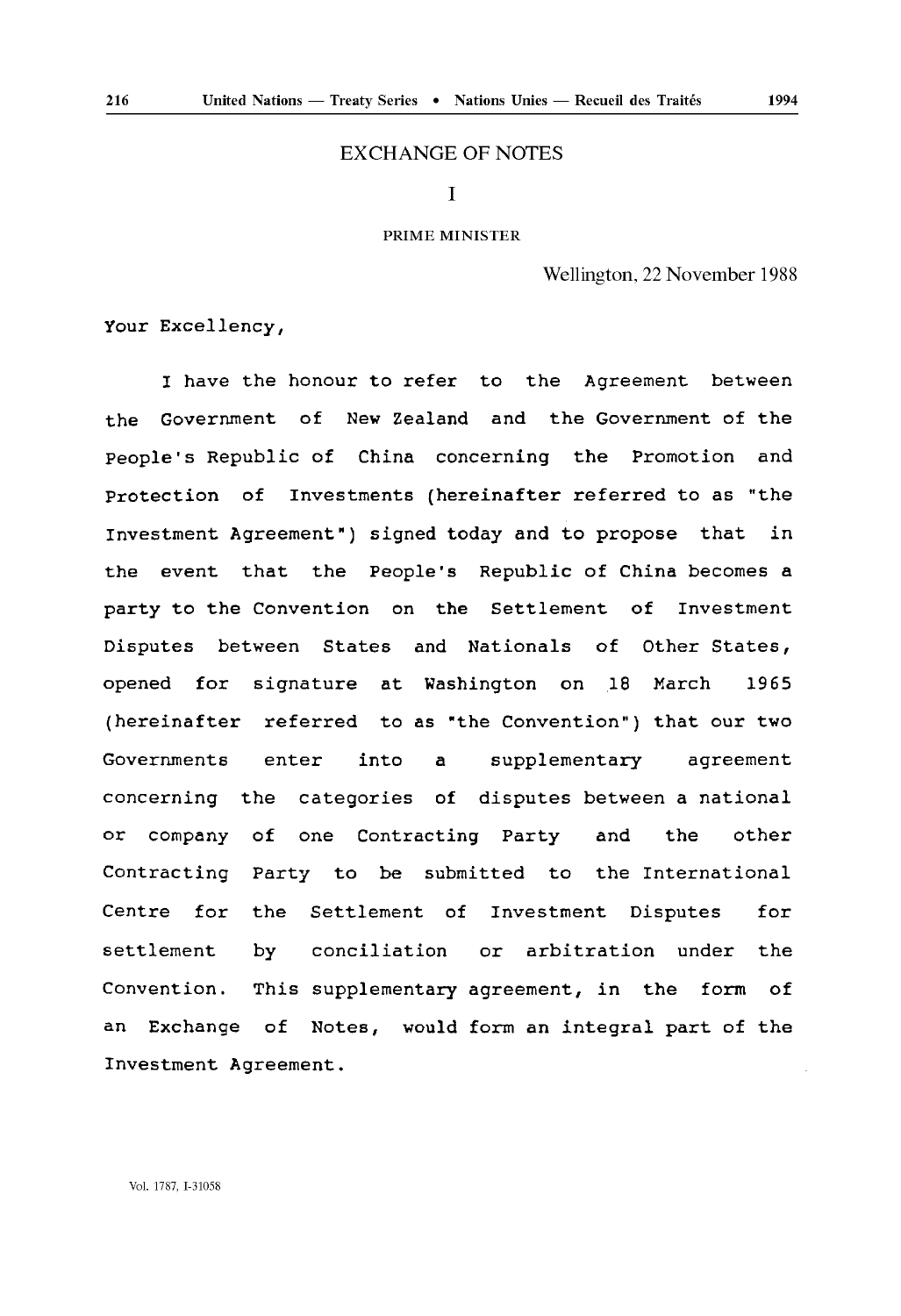If this proposal is acceptable to the Government of the people's Republic of China, I have the honour to suggest that the present Note and Your Excellency's reply to that effect shall constitute an agreement between our two Governments which shall enter into force on the date of Your Excellency's reply.

Please accept, Excellency, the renewed assurances of my highest consideration.

DAVID LANGE **Prime Minister** 

His Excellency Premier Li Peng Premier of the State Council People's Republic of China